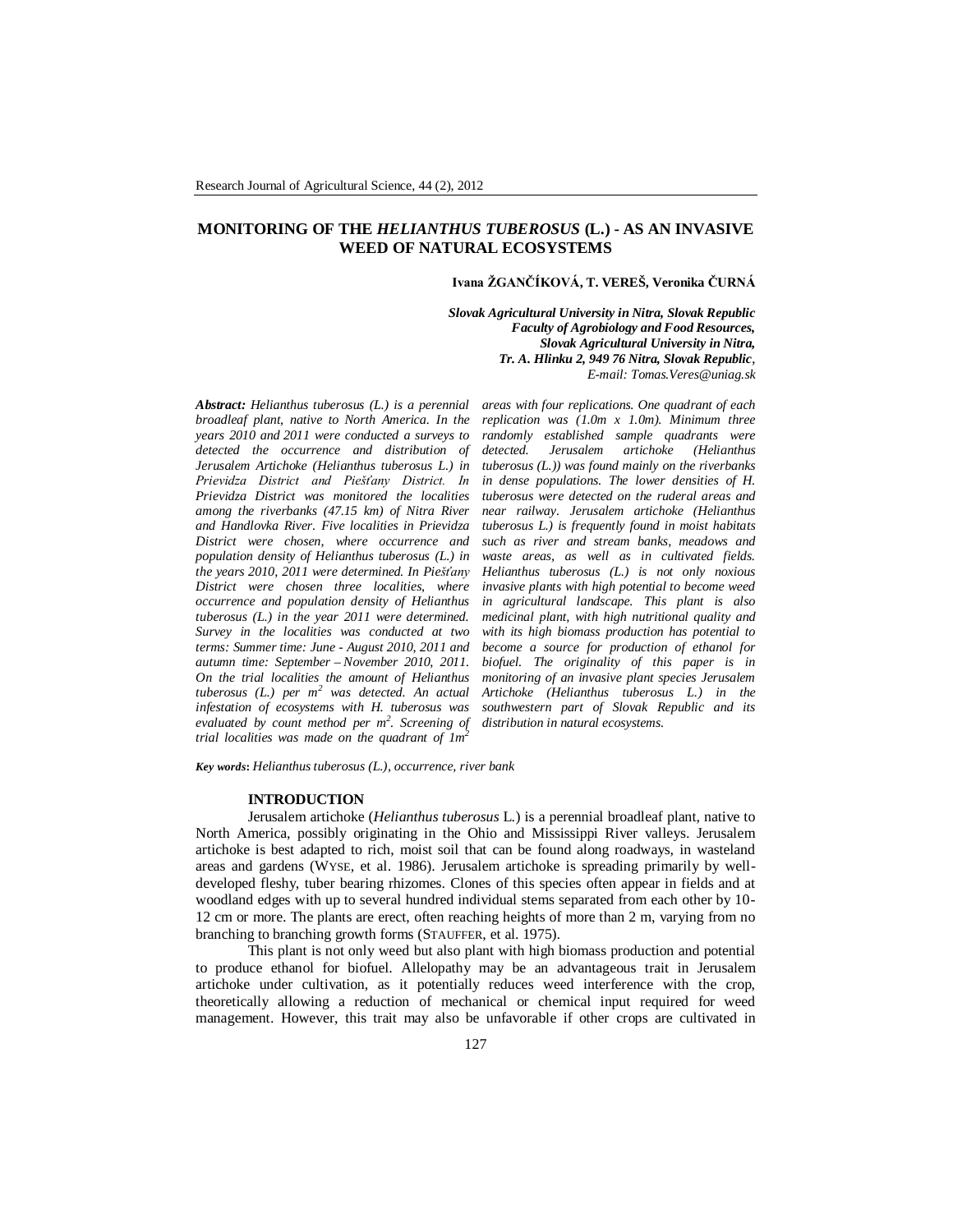rotation with Jerusalem artichoke or in areas infested by this species (TESIO, et al. 2010).

### **MATERIAL AND METHODS**

In the years 2010 and 2011 were conducted a surveys to detected the occurrence and distribution of *Helianthus tuberosus* L. in Prievidza District and Piešťany District. In Prievidza District was monitored the localities among the riverbanks (47.15 km) of Nitra River and Handlovka River.

Five localities in Prievidza District were chosen, where occurrence and population density of *Helianthus tuberosus* (L.) in the years 2010, 2011 were determined. Localities:

- Village Koš ruderal areas, wastelands
- Town Bojnice, part Kúty,
- Town Prievidza, locality Bus station Prievidza Cíglianska cesta,
- Railway between Nitrianske Pravno and Prievidza Town,
- Left riverbank of the river Handlovka near village Veľká Čausa.

In Piašťany District were chosen three localities, where occurrence and population density of *Helianthus tuberosus* (L.) in the year 2011 were determined. Localities:

- Lido – an old recreation area near town Piešťany, which is not used for its function nowadays – the first locality was riverbank of river Váh, the second locality was the biocorridors and the third locality was the ruderal areas, wastelands.

- Survey in the localities was conducted at two terms:
	- Summer time: June August 2010, 2011
	- Autumn time: September November 2010, 2011

On the trial localities the amount of *Helianthus tuberosus* (L.) per  $m^2$  was detected. An actual infestation of ecosystems with  $H$ . tuberosus was evaluated by count method per  $m^2$ . Screening of trial localities was made on the quadrant of  $1m<sup>2</sup>$  areas with four replications. One quadrant of each replication was  $(1.0m \times 1.0m)$ . Minimum three randomly established sample quadrants were detected.

## **RESULTS AND DISCUSSIONS**

Jerusalem artichoke (*Helianthus tuberosus* (L.)) was found mainly on the riverbanks in dense populations. The lower densities of *H. tuberosus* were detected on the ruderal areas and near railway (table 1; table 2). Average density of *Helianthus tuberosus* rose up from year 2010 to year 2011 really fast. Because of this plants of Jerusalem Artichoke with its dense populations completely destroy natural ecosystems of riverbanks of river Váh near Piešťany and village Veľká Čausa.

Jerusalem artichoke is frequently found in moist habitats such as river and stream banks, meadows and waste areas, as well as in cultivated fields and orchards (GLEASON and CRONQUIST, l99l).

In the environmental conditions of Slovakia *H. tuberosus* is propagated mainly by vegetative organs – rhizomes and tubers (under-ground system of rhizomes and tubers) (LOHMEYER, et al. 1992) Swanton and CAVERS (1989) reported a higher allocation of carbohydrates to clonal growth than to sexual reproduction. Compounds are initially stored in the above-ground plant organs and later reallocated into the tubers (MCLAURIN, et al. 1999). New tubers production starts in July and August (it is a short-day plant from point of tuberisation), the decomposition of old tubers is initiated in April and ends in June (HARTMANN, et al. 1995). The populations of *H. tuberosus* reach their maximum density in May and June and then the number of shoots decline (Fehér, Končeková, 2005).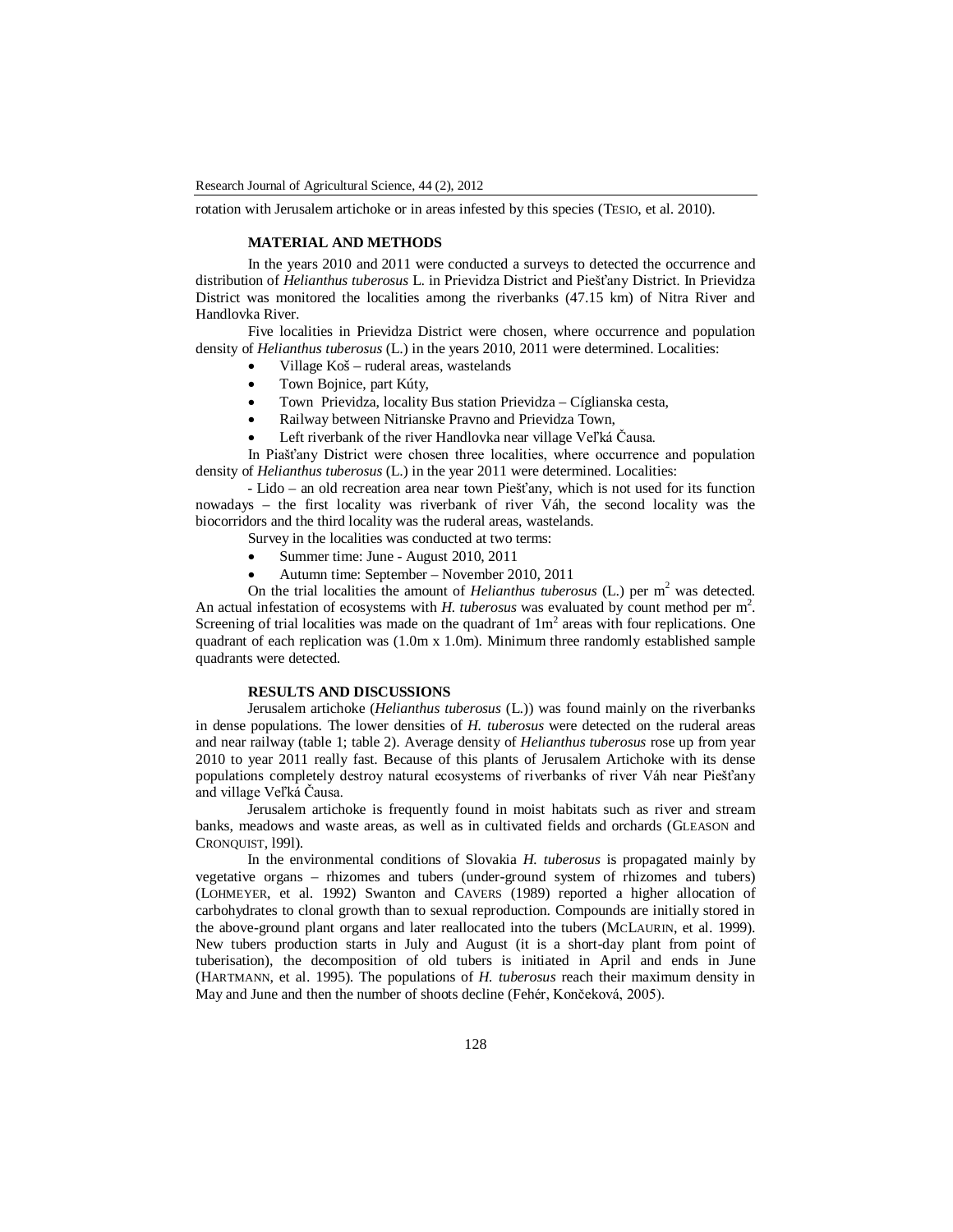*Table 1*

)

| Average density of <i>Helianthus tuberosus</i> (L.) (plants per $m2$ ) in the year 2010 |                                                                      |
|-----------------------------------------------------------------------------------------|----------------------------------------------------------------------|
| Locality                                                                                | Average density of <i>Helianthus tuberosus</i> (L.) (plants per $m2$ |
| Village Koš                                                                             |                                                                      |
| Town Bojnice                                                                            |                                                                      |
| Town Prievidza                                                                          |                                                                      |

*Table 2*

| Average density of <i>Helianthus tuberosus</i> (L.) (plants per $m2$ ) in the year 2011 |  |
|-----------------------------------------------------------------------------------------|--|
| Average density of <i>Helianthus tuberosus</i> (L.) (plants per $m2$ )                  |  |
| 24                                                                                      |  |
| 0                                                                                       |  |
| 0                                                                                       |  |
| 15                                                                                      |  |
| 126                                                                                     |  |
| 265                                                                                     |  |
| 0                                                                                       |  |
| 85                                                                                      |  |
|                                                                                         |  |

 $A \sim \text{CUT}$   $A \sim \text{CUT}$  (Let  $\text{CUT}$  be  $\text{CUT}$  and  $\text{CUT}$  and  $\text{CUT}$  and  $\text{CUT}$  and  $\text{CUT}$  and  $\text{CUT}$  and  $\text{CUT}$  and  $\text{CUT}$  and  $\text{CUT}$  and  $\text{CUT}$  and  $\text{CUT}$  and  $\text{CUT}$  and  $\text{CUT}$  and  $\text{CUT}$  an

Railway to Prievidza 3 Riverbank of Handlovka 87

## **CONCLUSIONS**

Jerusalem Artichoke (*Helianthus tuberosus* L.) form a dense populations on the riverbanks of river Handlovka near village Veľká Čausa and river Váh at the locality Lido near Piešťany. Its density rose up from year 2010 to year 2011. *Helianthus tuberosus* (L.) plants were detected also in wastelands and ruderal areas near villages and railway.

*Helianthus tuberosus* (L.) is not only noxious invasive plants with high potential to become weed in agricultural landscape. This plant is also medicinal plant, with high nutritional quality and with its high biomass production has potential to become a source for production of ethanol for biofuel.

#### **ACKNOWLEDGEMENTS**

This paper was supported by VEGA project no. 1/0513/12: "Research of sustainable agroecosystems for mitigation of climate change, production of bioproducts, improvement of human nutritional and health parameters".

#### **BIBLIOGRAPHY**

- 1. FEHÉR, A.; KONČEKOVÁ, L.: Invasive behavior of plants, particularly *Helianthus tuberosus* L., in southwestern Slovakia. In: NENTWIG, W. et al. (Eds.): Biological invasions – from ecology to control. In: Neobiota, vol. 6, 2005, pp. 35-45.
- 2. GLEASON, H.A.; CRONQUIST, A.: Manual od vascular plants of northeastern United States and Adjacent Canada. New York, Bronx, NY: The New York Botanical Garden, 1991.
- 3. HARTMANN, E.; SCHULDES, H.; KUBLER, R.; KONOLD, W.: Neophyten: Biologie, Verbreitung und Kontrolle ausgewaehlter Arten. Landsberg: Ecomed-Verlag, 1995.
- 4. LOHMEYER, W.; SUKOPP, H.: Agriophyten in der Vegetation Mitteleuropas. Schriftenreihe fuer Vegetationskunde, Heft 25. Bonn-Bad Godesberg: Bundesforschunsanstalt fuer naturschutz und Landeschaftsoekologie, 1992.
- 5. MCLAURIN, W.J.; SOMDA, Z.C.; KAYS, S.J.: Jerusalem Artichoke growth development and field storage. I. Numerical assessment of plant part development and dry matter acquisition and allocation. In: J. Plant Nutr., vol. 22, 1999, pp. 1303-1313.
- 6. STAUFFER, M.D.; CHUBEY, B.B.; DORRELL, D.G.: Jerusalem artichoke. In: Canadex No. 164, 1975,